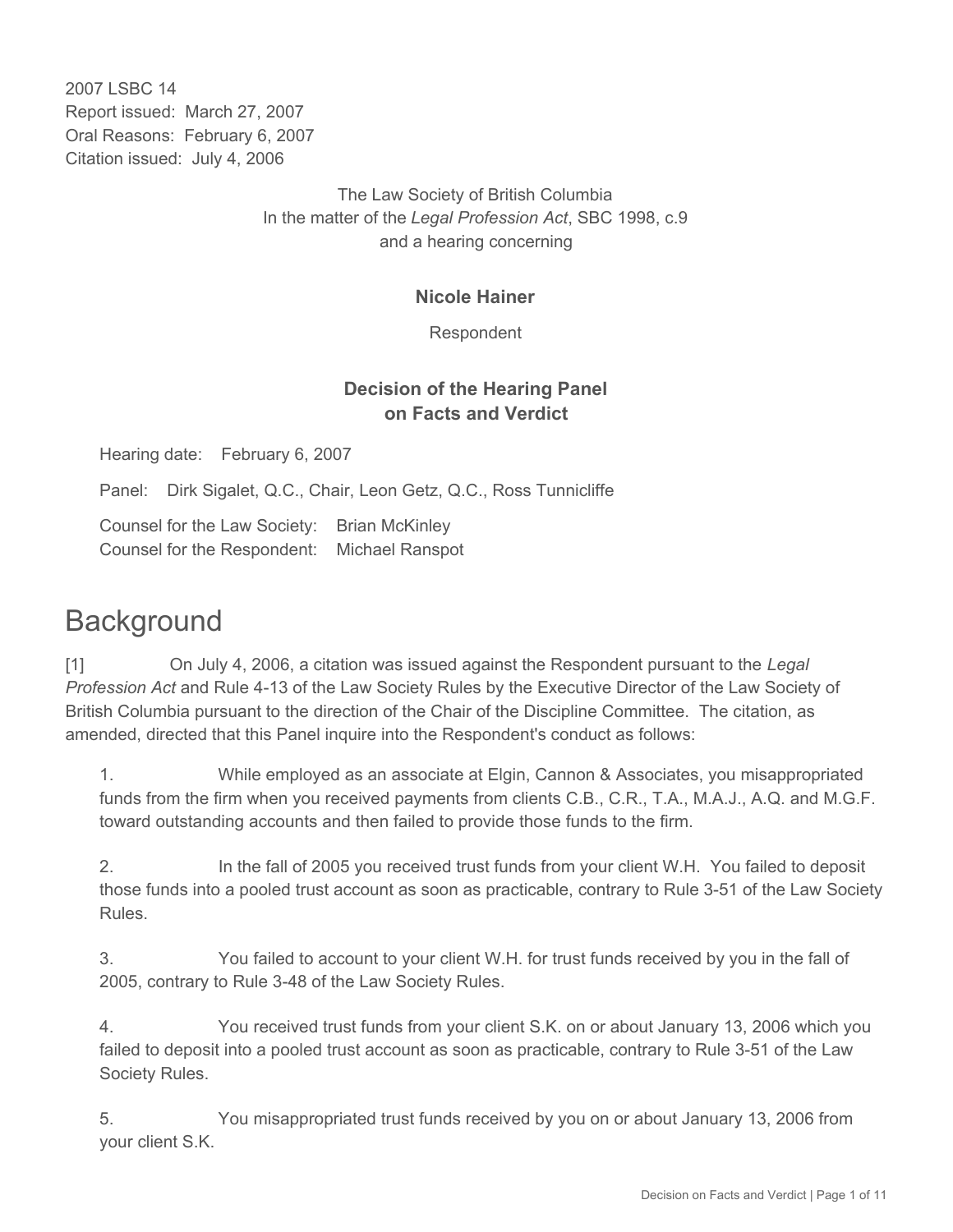6. While employed as an associate at Elgin, Cannon & Associates, you misled the firm when you issued statements of account to your clients C.B., C.R., Z.P. and A.Q. which differed substantially from the copies of the statements of account you provided to the firm for their records

7. While employed as an associate at Elgin, Cannon & Associates, you misled the firm when you provided your clients Z.P. and S.K. with a retainer agreement which differed substantially from the copy of the retainer agreement you provided to the firm for their records.

8. You misappropriated trust funds of your client Z.P. received by you on or about November 30, 2005.

[2] This hearing proceeded on an Agreed Statement of Facts, as summarized below.

# **Statement of Agreed Facts**

1. On May 15, 2002, the Respondent was called to the Bar in British Columbia.

2. The Respondent practised with the firm Elgin, Cannon & Associates (the " Firm" ) from May 15, 2002 to approximately February 9, 2006.

3. The Respondent began a position at the Provincial Crown on or about February 10, 2006. She resigned from that position on March 24, 2006.

4. On April 6, 2006, the Discipline Committee of the Law Society authorized the issuance of a citation to the Respondent, and resolved that there be a referral, pursuant to s. 39 of the *Legal Profession Act*, to three Benchers to consider whether to suspend the Respondent or impose conditions on her practice, pending final disposition of the citation.

5. On June 4, 2006, the Respondent gave a written undertaking to the Law Society to advise the Law Society at least 30 days prior to her resuming the practice of law or paying Law Society Liability Insurance. On June 6, 2006, the Discipline Committee of the Law Society resolved to accept the undertaking and hold the s. 39 referral in abeyance.

6. On October 12, 2006, the Discipline Committee of the Law Society authorized the amendment of the citation to the Respondent to add several additional allegations to the citation.

# **Client C.B. - Misleading the Firm**

7. Client C.B. retained the Respondent in or about May or June 2005, on an Application to Citizenship and Immigration Canada to become a Permanent Resident.

8. On or about June 6, 2005, the Respondent prepared a statement of account for client C.B. in the amount of \$1,653.52, which included \$1,500 for fees and \$153.52 for disbursements. C.B. received this account with the Respondent's letter dated June 6, 2006. A copy of this account was not provided to the Firm for their records.

9. The Respondent prepared another June 6, 2005 statement of account in the amount of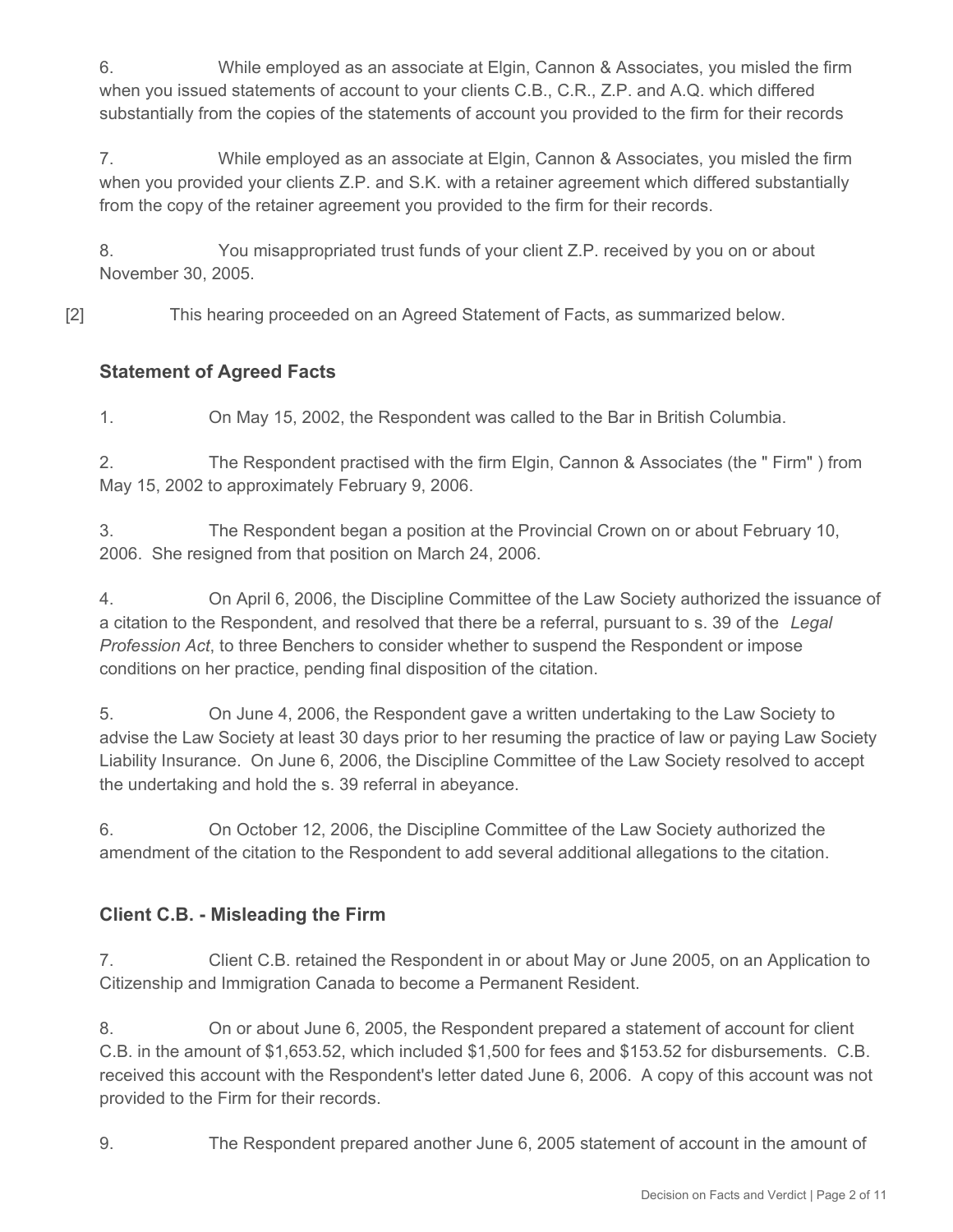\$653.52, which included \$500 in fees and \$153.52 in disbursements. This account was for the same services and was the version provided to the Firm for their records.

10. The difference between the client copy of the account and the Firm copy of the account was \$1,000.00.

11. The Respondent admits that she misled the Firm when she issued a statement of account to C.B. which differed substantially from the copy of the account provided to the Firm for their records.

## **Misappropriation of Funds from the Firm**

12. Between June 2005 and August 2005, C.B. made payments to the Respondent toward the outstanding account of June 6, 2005 (client copy) as follows:

(a) In or about June 2005, C.B. paid \$490 cash to the Respondent. The payment is noted on the client version of account but not on the Firm copy;

(b) In or about August 2005, C.B. paid \$300 cash to the Respondent. The Respondent admitted that she used the \$300 payment for family expenses;

(c) In or about August 2005, C.B. made \$200 cash payment to the Respondent. The Respondent issued a receipt to the client for \$200 which was not provided to the Firm.

13. The Firm's records show that deposits totalling \$653.52 were made by client C.B. in respect of the June 6, 2005 statement of account. These payments reconcile with the Firm's copy of the account.

14. In total, the Respondent received \$1,000 from client C.B. which cannot be accounted for. This is the difference between the client copy and Firm copy of the June 6, 2006 statement of account.

15. The Respondent's counsel, Mr. Ranspot, wrote to the Law Society on April 27, 2006. That letter states, in part:

Cannon, Elgin received \$653.52 to \$853.52 on an account of \$1,653.52. That leaves \$800.00 to \$1,000.00 not accounted for, to Cannon Elgin. Of that \$800.00 to \$1,000.00, Ms. Hainer recalls receiving and retaining \$1,000.00. A possible further \$300.00 was retained by Ms. Hainer in August, 2005...It is clear that Ms. Hainer misappropriated \$1,000.00. It is possible that she further misappropriated \$300.00 in August, 2005.

16. The Respondent admits that she misappropriated funds from the Firm when she received payments from C.B. towards the outstanding account and failed to provide those funds to the Firm.

#### **Client C.R. - Misleading the Firm**

17. Client C.R. retained the Respondent in or about April 2005 for a spousal sponsorship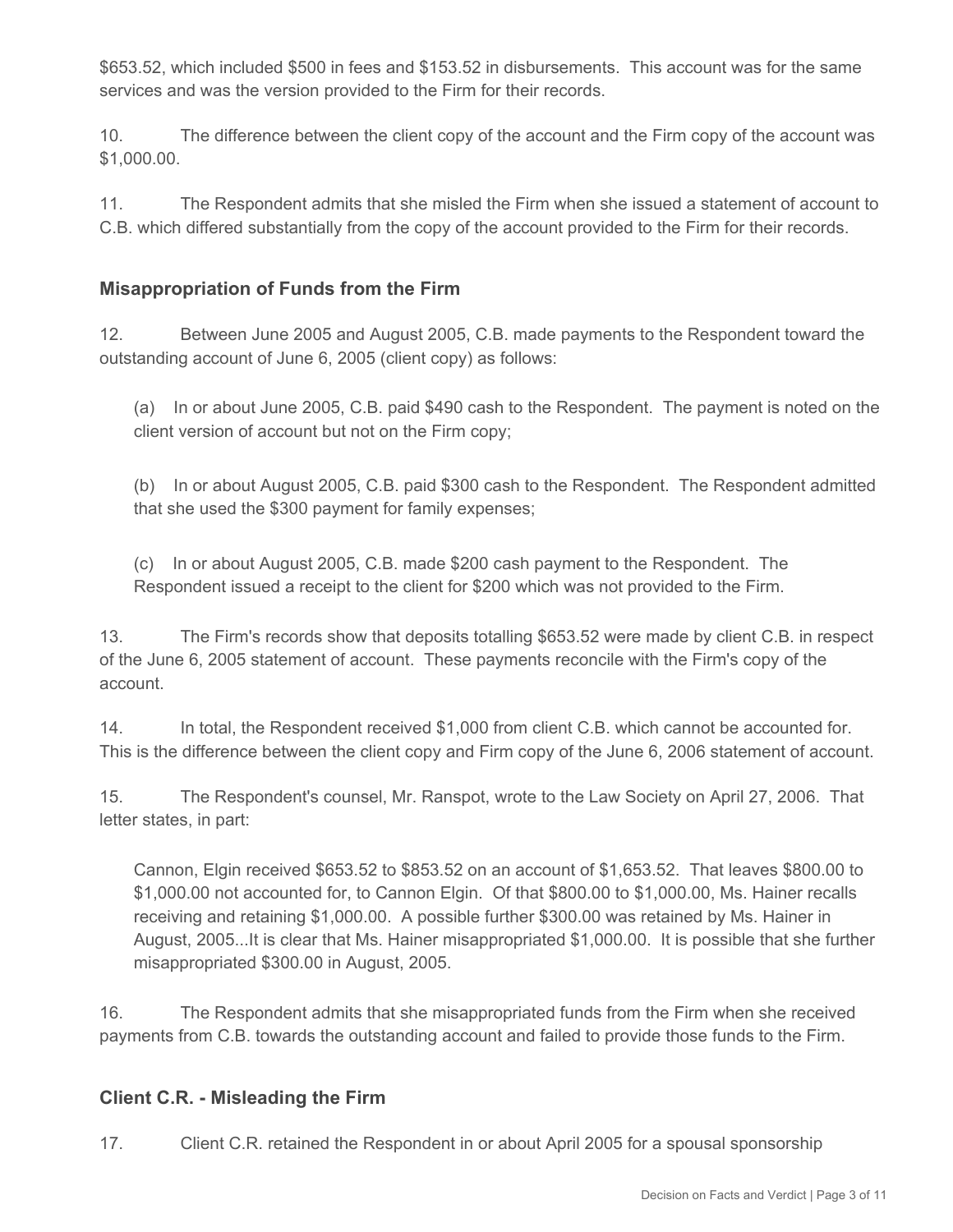application and a Pre-Removal Risk Assessment.

18. On or about April 25, 2005, the Respondent prepared a statement of account for client C.R. in the amount of \$2,544.74, which included \$2,500 for fees and \$44.74 for disbursements. A copy of this account was not provided to the Firm for their records.

19. The Respondent prepared another April 25, 2005 statement of account in the amount of \$2,063.29, which included \$2,000 for fees and \$63.29 for disbursements. This account was for the same services and was the version provided to the Firm for their records.

20. The difference between the client copy of the account and the Firm copy was \$481.45.

21. The Respondent's counsel, Mr. Ranspot, wrote to the Law Society on March 10, 2006. That letter states, in part:

Ms. Hainer completed the work on the sponsorship application at approximately the end of April, 2005 and rendered an account for \$2,500.00, plus disbursements. Another account for \$2,000.00 was prepared by Ms. Hainer and that account was provided to Elgin, Cannon & Associates.

22. The Respondent's counsel, Mr. Ranspot, also wrote to the Law Society on April 27, 2006. That letter states, in part:

Ms. Hainer rendered an account to this client for \$2,544.74 whereas the firm copy was for \$2,063.29.

23. The Respondent admits that she misled the Firm when she issued a statement of account to C.R. which differed substantially from the copy of the account provided to the Firm for their records.

#### **Misappropriation of Funds from the Firm**

24. Between approximately July 2005 and March 2006, C.R. made several payments to the Firm in respect of various outstanding accounts prepared by the Respondent.

25. In or about January 2006, the Respondent received a cash payment of \$300 from C.R. for which she provided a receipt to C.R. The Respondent did not provide these funds or a copy of the receipt to the Firm.

26. Except for the \$300 payment, all other funds provided to the Firm by C.R. have been accounted for.

27. The Respondent's counsel, Mr. Ranspot, wrote to the Law Society on March 10, 2006. That letter states, in part:

Ms. [R] made several payments to Ms. Hainer of the outstanding balance on her account. One of those payments, for possibly \$400.00 was not forwarded to Elgin, Cannon & Associates and Ms. Hainer did not advise Elgin, Cannon & Associates of this payment.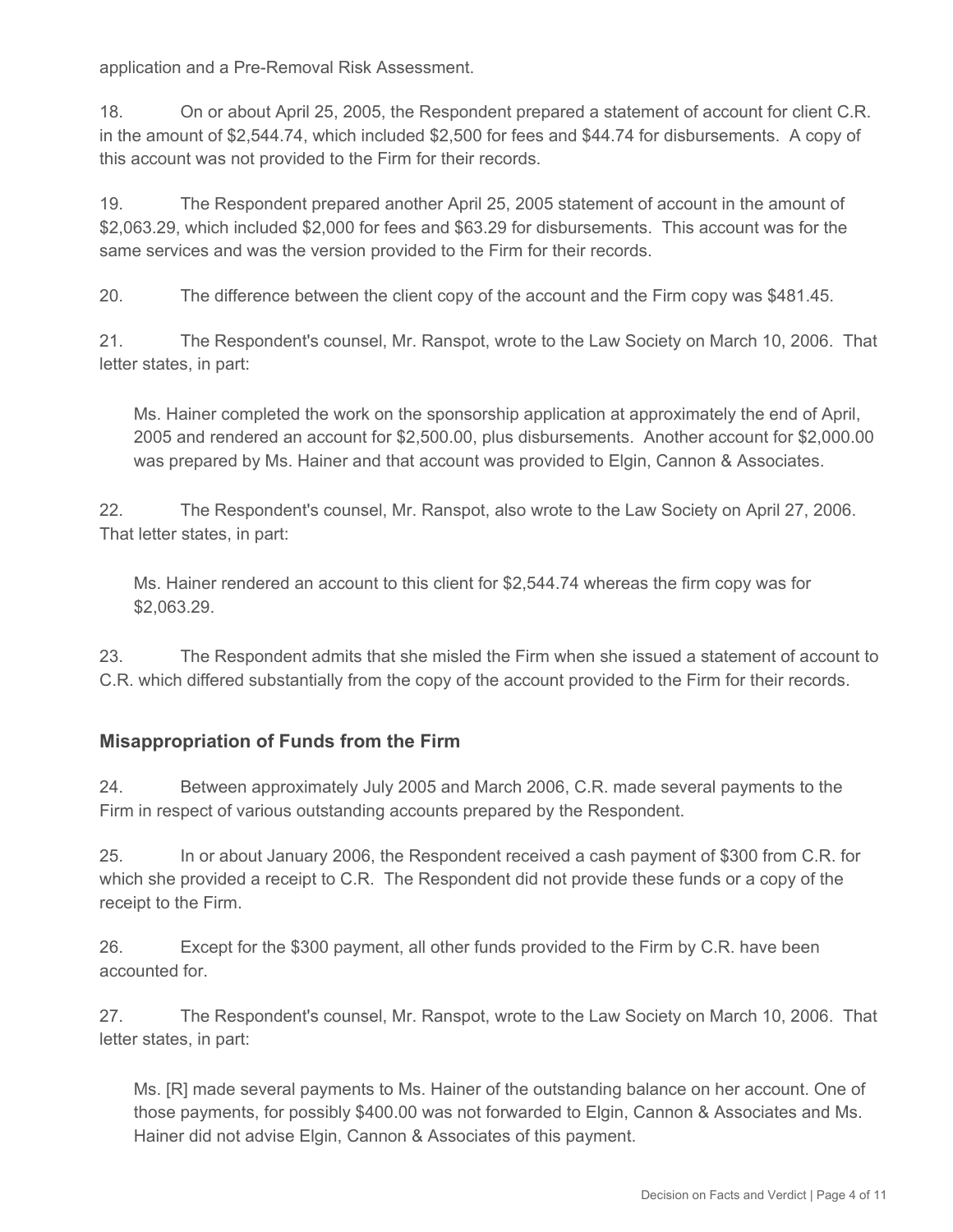28. The Respondent admits that she misappropriated funds from the Firm when she received a payment from C.R. towards the outstanding account and failed to provide these funds to the Firm.

## **Client T.A. - Misappropriation of Funds from the Firm**

29. The Respondent acted for client T.A. on a number of immigration matters.

30. Between approximately October 2004 and February 2006, T.A. made several payments to the Respondent and/or the Firm in respect of various outstanding accounts prepared by the Respondent. The Respondent failed to provide three of these payments to the Firm:

(a) On or about May 24, 2005, T.A. made a \$1,000 payment to the Respondent, with respect to a statement of account of the same date in the amount of \$1,000. The Firm was not provided with a copy of this account;

(b) On or about August 11, 2005, T.A. made a \$1,070 payment to the Respondent, with respect to a statement of account of the same date in the amount of \$3,160. The Firm received a different version of this account for \$2,060.50;

(c) On or about September 22, 2005, T.A. made a \$1,600 payment to the Respondent. There is no corresponding account but the Respondent provided T.A. with a receipt for these funds. The Firm was not provided with a copy of this receipt.

31. The Respondent admits that she received three payments totalling \$3,670 from T.A. and used the funds for her own purposes.

32. The Respondent's counsel, Mr. Ranspot, wrote to the Law Society on May 12, 2006. That letter states, in part:

With respect to the August 11, 2005 account to Mr. [A], it appears Ms. Hainer was duplicitous to the firm with respect to the fees charged the client and probably, but at present not certainly, the \$1,070.00 in retainer received by Ms. Hainer...It appears as though the \$1,600.00 received by Ms. Hainer on September 22, 2005 was kept by Ms. Hainer.

33. The Respondent admits that she misappropriated funds from the Firm when she received payments from T.A. towards outstanding accounts and failed to provide these funds to the Firm.

#### **Client S.K. - Misleading the Firm**

34. Client S.K. retained the Respondent in or about June 2005 for immigration matters.

35. On or about June 9, 2005, the Respondent prepared a retainer letter for client S.K. which set out an agreement of \$2,000 for fees. A copy of this retainer letter was not provided to the Firm for their records.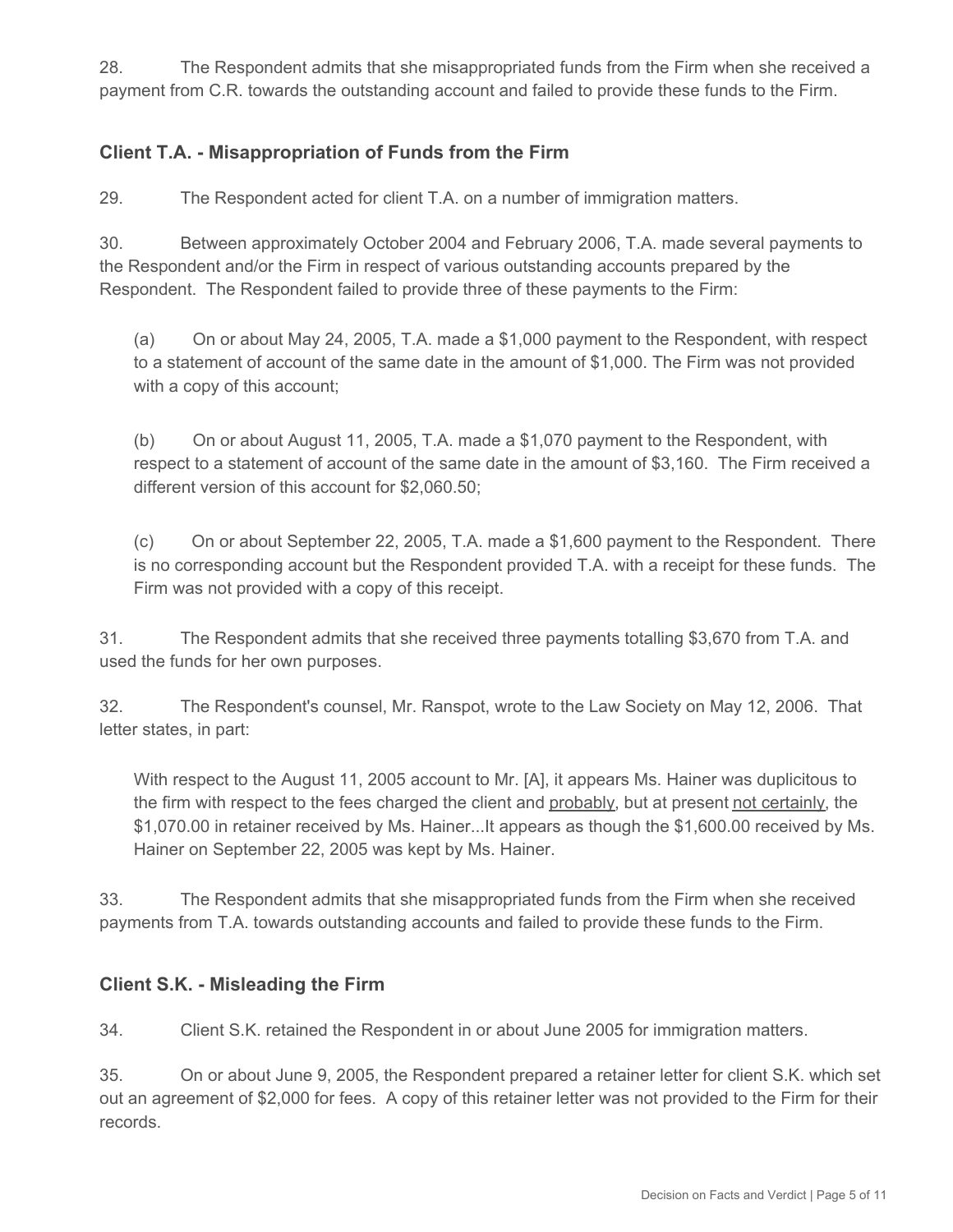36. On or about June 9, 2005, the Respondent prepared a further retainer letter for client S.K. for the same services. On this copy, the set out fees were \$1,500. This version was not provided to the client but was copied to the Firm's file.

37. The difference in fees between the two retainer letters was \$500.

38. The Respondent admits that she misled the Firm when she provided S.K. with a retainer agreement which differed substantially from the copy of the retainer agreement provided to the Firm for their records.

#### **Misappropriation of Trust Funds and Breaches of Law Society Accounting Rules**

39. Between approximately June 2005 and August 2006, S.K. made several payments to the Firm in respect of various outstanding accounts prepared by the Respondent.

40. On January 13, 2006, the Respondent received a payment of \$400 in trust from S.K. The Respondent issued a receipt to the client for \$400, and provided a copy of another receipt for \$300 to the Firm.

41. Of the \$400 received by the Respondent on January 13, 2006, only \$300 was deposited to the Firm's trust account.

42. The Respondent's counsel, Mr. Ranspot, wrote to the Law Society on April 27, 2006. That letter states, in part:

The allegation is that Ms. [K] provided a \$400.00 cash retainer but only \$300.00 was provided to the firm. It appears as though Ms. Hainer may have kept \$100.00 of the \$400.00 retainer.

43. The Respondent admits that she received trust funds of \$100 from S.K. on or about January 13, 2006 which she failed to deposit into a pooled trust account as soon as practicable, contrary to Rule 3-51 of the Law Society Rules.

44. The Respondent admits that she misappropriated trust funds of \$100 received by her from her client S.K. on or about January 13, 2006.

#### **Client Z.P. - Misleading the Firm**

45. Client Z.P. retained the Respondent in or about November 2005 for an immigration matter.

46. On or about November 30, 2005, the Respondent prepared a retainer letter for A.F., the daughter of client Z.P., which set out an agreement of \$2,500 for fees, which included a \$1,250 retainer fee and two additional payments of \$625 each. A copy of this retainer letter was not provided to the Firm for their records.

47. On or about November 30, 2005, the Respondent prepared a further retainer letter for A.F., the daughter of client Z.P., for the same services. In this version, the agreed fees were \$2,000, which included a \$1,250 retainer fee and two additional payments of \$375 each. This version was not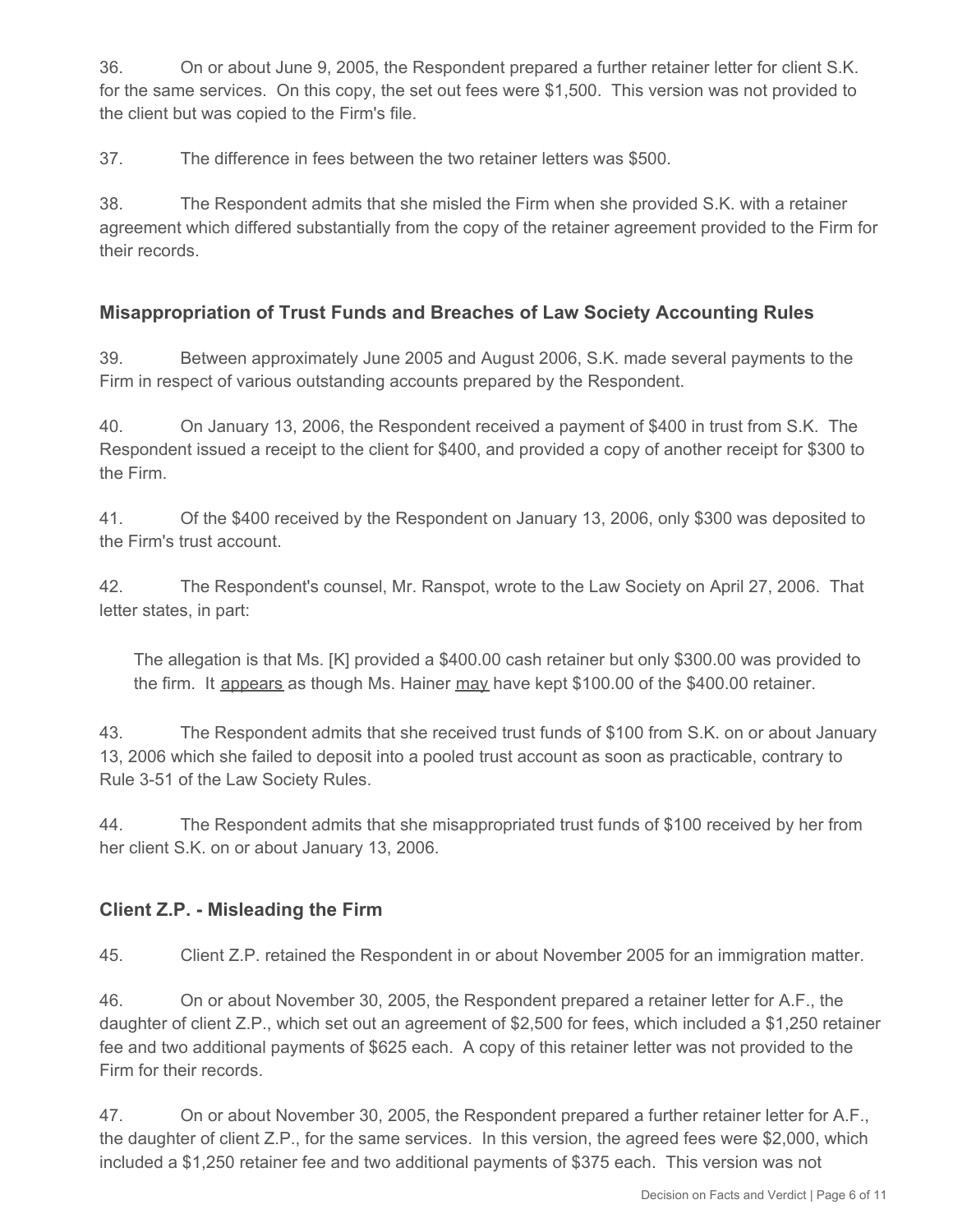provided to the client but was copied to the Firm's file. The client's version charged an additional \$500 in fees.

48. On or about December 2, 2005, the Respondent prepared a statement of account for client Z.P. in the amount of \$2,500 (for fees). A copy of this account was not provided to the Firm for their records.

49. On or about December 2, 2005, the Respondent prepared a further statement of account for client Z.P. in the amount of \$2,000 (for fees). This account was for the same services and was the version provided to the Firm for their records.

50. The difference between the client copy of the account and the Firm copy was \$500.

51. The Respondent's counsel, Mr. Ranspot, wrote to the Law Society on April 27, 2006. That letter states, in part:

...Ms. Hainer was duplicitous with respect to the Retainer Agreement of November 30, 2005. Specifically, Ms. Hainer was duplicitous in the total fees quoted (\$2,500.00 vs. \$2,000.00) and the payment schedule (\$625.00 vs. \$375.00). ...Further, Ms. Hainer was duplicitous in the December 2, 2005 account rendered wherein the client was billed \$2,500.00 but Cannon Elgin believed the bill to be \$2,000.00.

52. The Respondent admits that she misled the Firm when she provided Z.P. with a retainer agreement which differed substantially from the copy of the retainer agreement provided to the Firm for their records.

53. The Respondent admits that she misled the Firm when she issued a statement of account to Z.P. which differed substantially from the copy of the account provided to the Firm for their records.

#### **Misappropriation of Trust Funds**

54. On or about November 30, 2005, the Respondent received a \$1,250 cheque and \$550 in cash from A.F., the daughter of the client Z.P. (total \$1,800) with respect to the November 30, 2005 retainer letter. The Respondent issued a receipt to A.F. for these amounts but she did not provide a copy of the receipt for \$1,800 to the Firm.

55. The Respondent deposited the \$1,250 cheque to the Firm's trust account but kept the \$550 cash.

56. The Respondent's counsel, Mr. Ranspot, wrote to the Law Society on April 27, 2006. That letter states, in part:

Ms. Hainer recalls receiving and retaining a cash retainer from Ms. [P] but does not recall the amount of the cash retainer.

57. The Respondent admits that she misappropriated trust funds of \$550 from client Z.P. on or about November 30, 2005.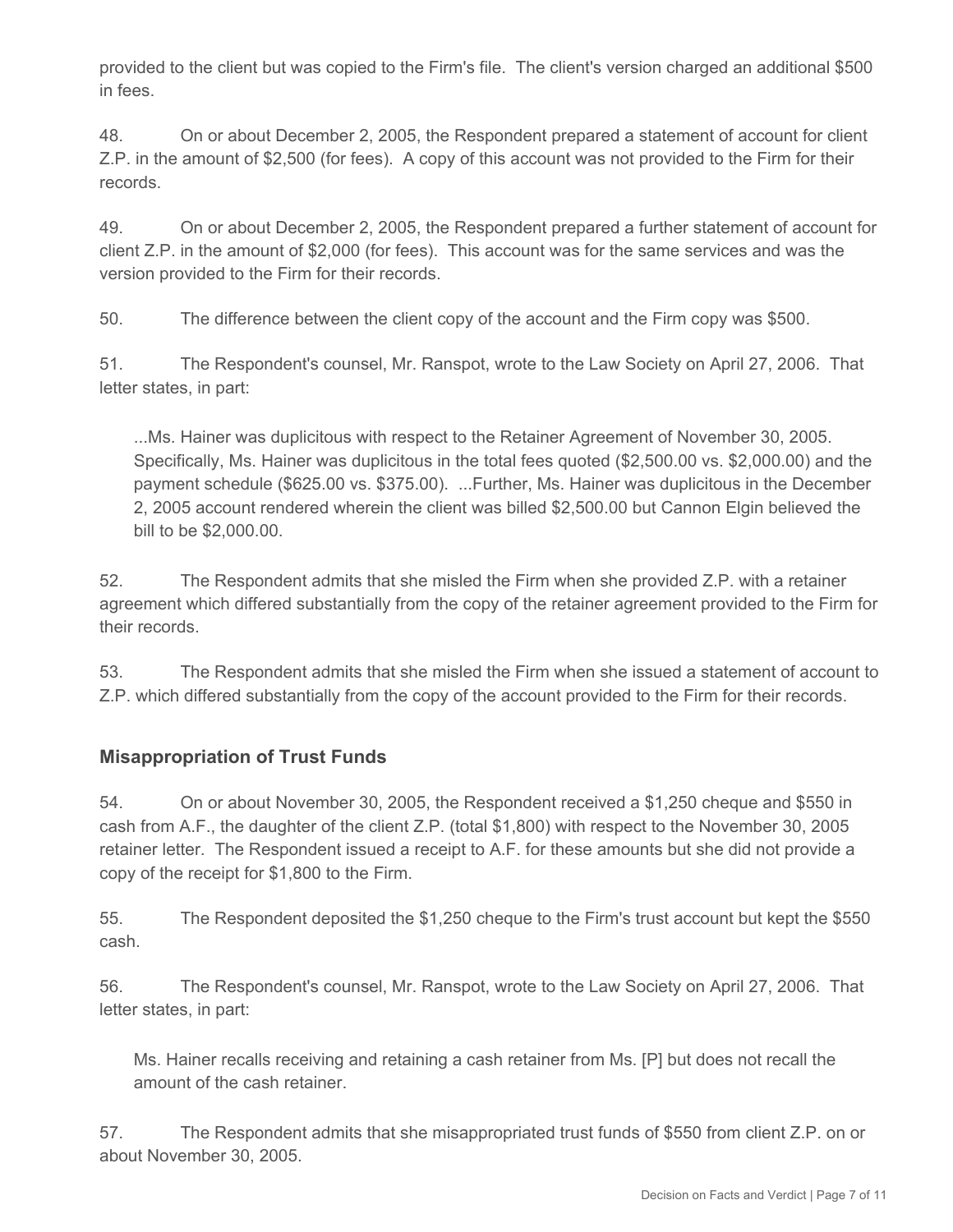# **Client M.A.J. - Misappropriating Funds from the Firm**

58. Client M.A.J. retained the Respondent in or about May 2004.

59. The Respondent's counsel, Mr. Ranspot, wrote to the Law Society on September 13, 2006. That letter states, in part:

With respect to the Visitor's Visa ... Ms. Hainer advises that she received \$200-\$300 in cash, from Ms. [A.J.] which she did not forward to Cannon, Elgin and which she did not account for to Cannon, Elgin.

60. The Respondent admits that she misappropriated funds from the Firm when she received payment from M.A.J. towards an outstanding account and then failed to provide those funds to the Firm.

#### **Client A.Q. - Misleading the Firm**

61. Client A.Q. retained the Respondent in or about February 2005 for a stay application.

62. On or about August 25, 2005, the Respondent prepared a statement of account for client A.Q. in the amount of \$3,395, which included \$3,000 for fees and \$395 for disbursements. A copy of this account was not provided to the Firm for their records.

63. On or about August 25, 2005, the Respondent prepared a further statement of account for client A.Q. in the amount of \$2,895, which included \$2,500 for fees and \$395 for disbursements. This account was for the same services and was the version provided to the Firm for their records.

64. The Respondent's counsel, Mr. Ranspot, wrote to the Law Society on September 13, 2006. That letter states, in part:

With respect to the August 25, 2005 account, it would appear that Ms. Hainer rendered an account to the client for \$500.00, more than what the firm believed was the amount of the account.

65. The Respondent admits that she misled the Firm when she issued a statement of account to A.Q. which differed substantially from the copy of the account provided to the Firm for their records.

#### **Misappropriation of Funds from the Firm**

66. Client A.Q. made a payment to the Respondent in the amount of \$4,000 on or about August 22, 2005 in respect of the August 25, 2005 statement of account (client copy). The Respondent provided A.Q. with a receipt for that amount but did not provide a copy of the receipt to the Firm.

67. On or about that same day, the Respondent prepared a receipt with respect to this payment from the Firm's receipt book. The amount on the receipt, which was not provided to the client, was \$3,800.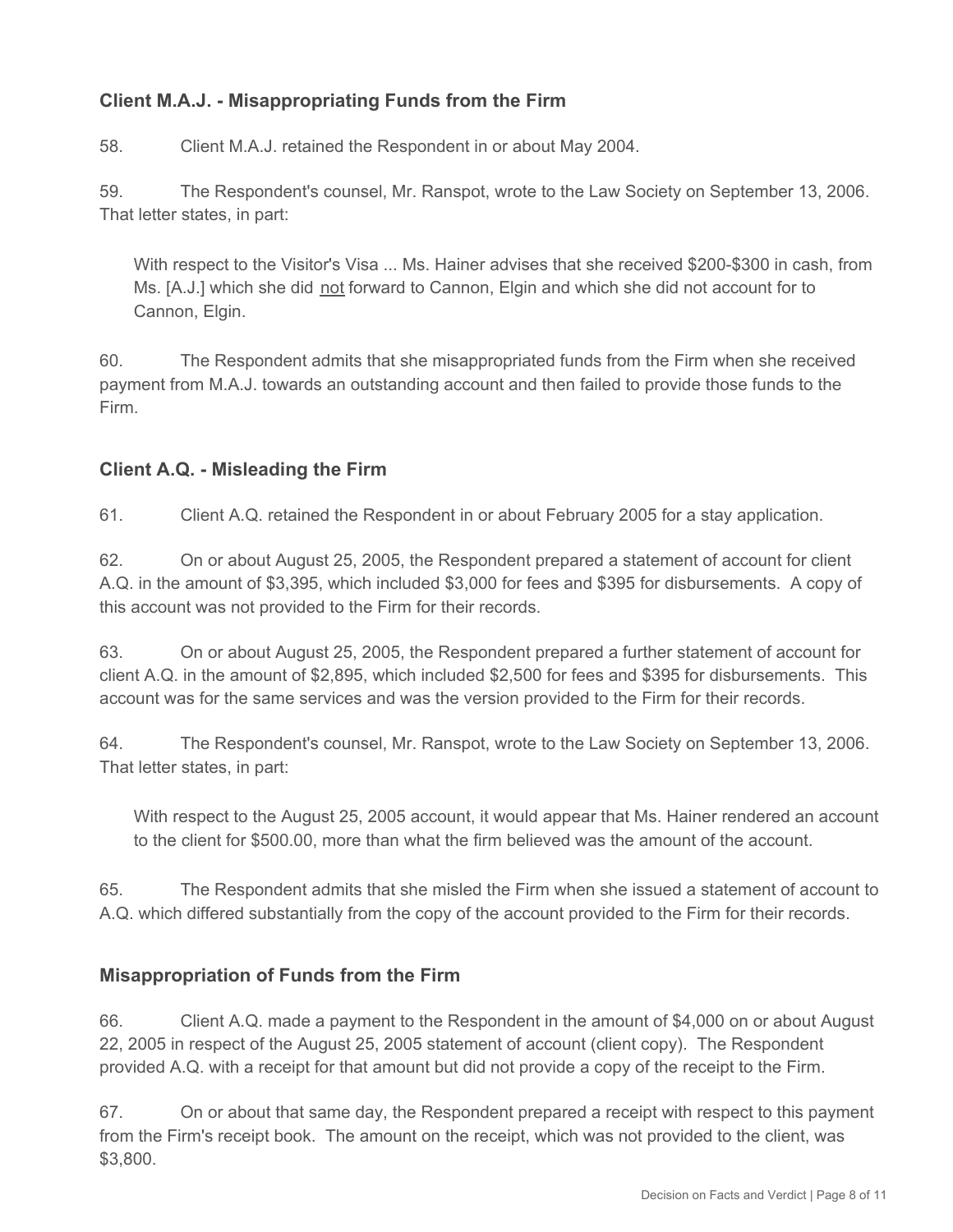68. Of the \$4,000 received by the Respondent, \$200 cannot be accounted for. This is the difference between the client copy and Firm copy of the August 25, 2005 statement of account, and the difference between the client copy and Firm copy of the receipt dated August 22, 2005.

69. The Respondent's counsel, Mr. Ranspot, wrote to the Law Society on September 13, 2006. That letter states, in part:

...Further, if the August 22, 2005 receipt was issued to the client (which it appears to be), then Ms. Hainer retained \$200.00 and did not account to Cannon, Elgin for this.

70. The Respondent admits that she misappropriated funds from the Firm when she received a payment from A.Q. towards the outstanding account and failed to provide \$200 of those funds to the Firm.

# **Client M.G.F. - Misappropriation of Funds from the Firm**

71. Client M.G.F. retained the Respondent in or about May 2004.

72. The Respondent rendered a statement of account to M.G.F. dated June 30, 2005 in the amount of \$1,611.30, which included \$1,440 for fees and \$171.30 for disbursements.

73. In May or June 2005, M.G.F. provided the Respondent with \$1,500 in cash.

74. The firm was unaware of this account and does not have any record of \$1,500 being paid to the Respondent by M.G.F.

75. The Respondent's counsel, Mr. Ranspot, wrote to the Law Society on September 13, 2006. That letter states, in part:

Ms. Hainer admits receiving the \$1,500 cash retainer from Mr. [G.F.] and retaining this cash. She did not account to Cannon, Elgin for this retainer.

76. The Respondent admits that she misappropriated funds from the Firm when she received payment from M.G.F. and failed to provide those funds to the Firm.

#### **Client W.H. - Breach of Law Society Accounting Rules**

77. Client W.H. retained the Respondent in or about July 2004 for immigration matters.

78. On March 3, 2005, the Respondent wrote to W.H. to confirm an agreement that she would assist him with a pardon application for \$500.

79. W.H. claimed that in approximately April 2005 and December 2005, W.H. made two payments of \$500 each to the Respondent, in cash.

80. The Respondent's counsel, Mr. Ranspot, wrote to the Law Society on April 27, 2006. That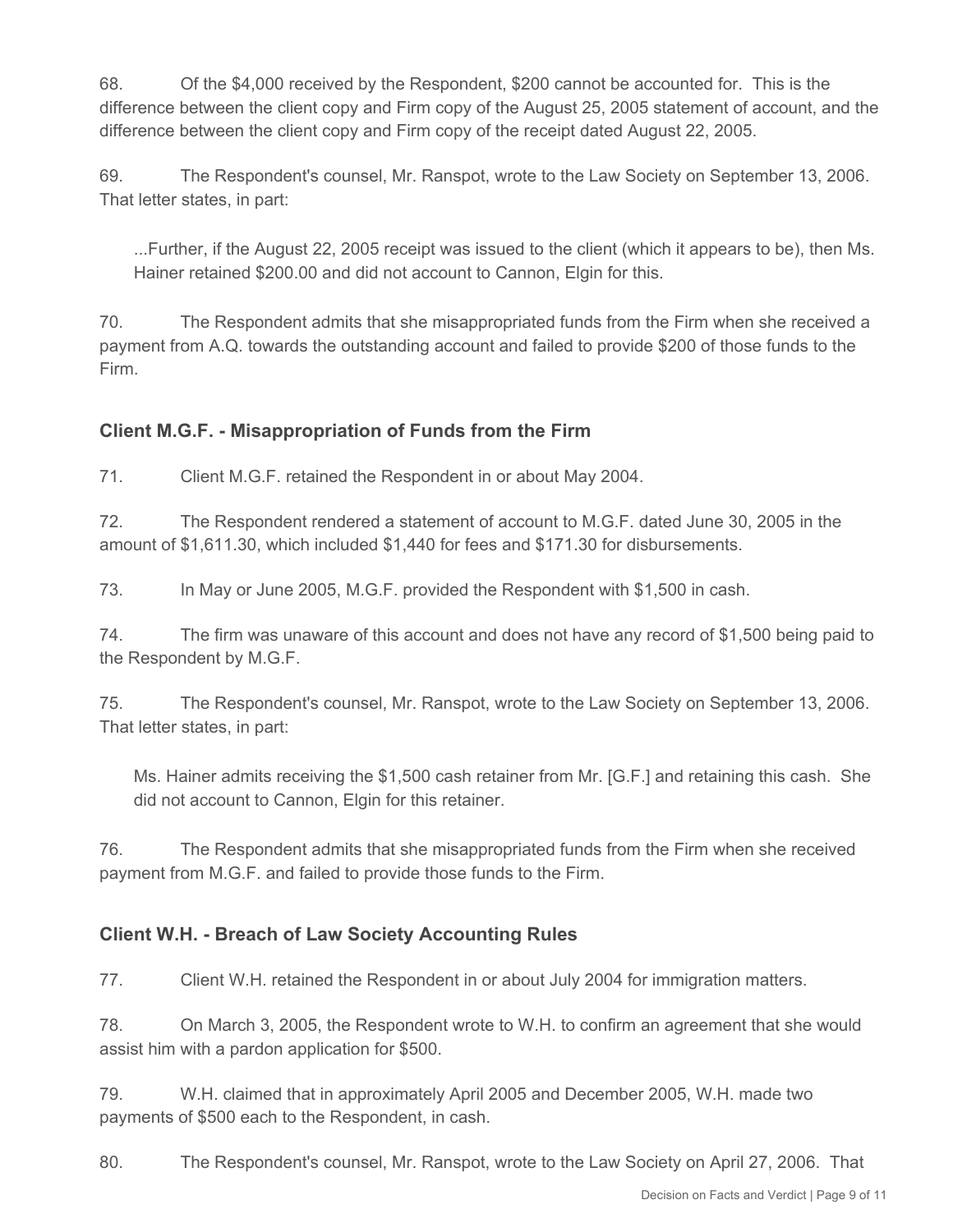Ms. Hainer recalls receiving \$500.00 in cash in the fall of 2005 but no other payment. The \$500.00 received in the fall of 2005 was not forwarded to Cannon Elgin.

81. The Respondent admits that she received \$500 in trust funds in the fall of 2005 from client W.H. and failed to deposit those funds into a pooled trust account as soon as practicable, contrary to Rule 3-51 of the Law Society Rules.

82. The Respondent admits that she failed to account to W.H. for \$500 in trust funds received by her in the fall of 2005, contrary to Rule 3-48 of the Law Society Rules.

## **Admissions**

83. The Respondent admits that she was served with a true copy of the citation in accordance with Rule 4-15 of the Law Society Rules.

84. The Respondent admits that while employed as an associate at Elgin, Cannon & Associates, she misappropriated funds from the Firm when she received payments from clients C.B., C.R., T.A., M.A.J., A.Q. and M.G.F. toward outstanding accounts and then failed to provide those funds to the Firm.

85. In the fall of 2005 the Respondent received trust funds from her client W.H. The Respondent admits that she failed to deposit those funds into a pooled trust account as soon as practicable, contrary to Rule 3-51 of the Law Society Rules.

86. The Respondent admits that she failed to account to her client W.H. for trust funds received by her in the fall of 2005, contrary to Rule 3-48 of the Law Society Rules.

87. The Respondent admits that she received trust funds from her client S.K. on or about January 13, 2006, which she failed to deposit into a pooled trust account as soon as practicable, contrary to Rule 3-51 of the Law Society Rules.

88. The Respondent admits that she misappropriated trust funds received by her on or about January 13, 2006 from her client S.K.

89. While employed as an associate at Elgin, Cannon & Associates, the Respondent admits that she misled the Firm when she issued statements of account to clients C.B., C.R., Z.P. and A.Q. which differed substantially from the copies of the statements of account she provided to the Firm for their records.

90. The Respondent admits that, while employed as an associate at Elgin, Cannon & Associates, she misled the Firm when she provided her clients Z.P. and S.K. with a retainer agreement which differed substantially from the copy of the retainer agreement she provided to the Firm for their records.

91. The Respondent admits that she misappropriated trust funds of her client Z.P. received by